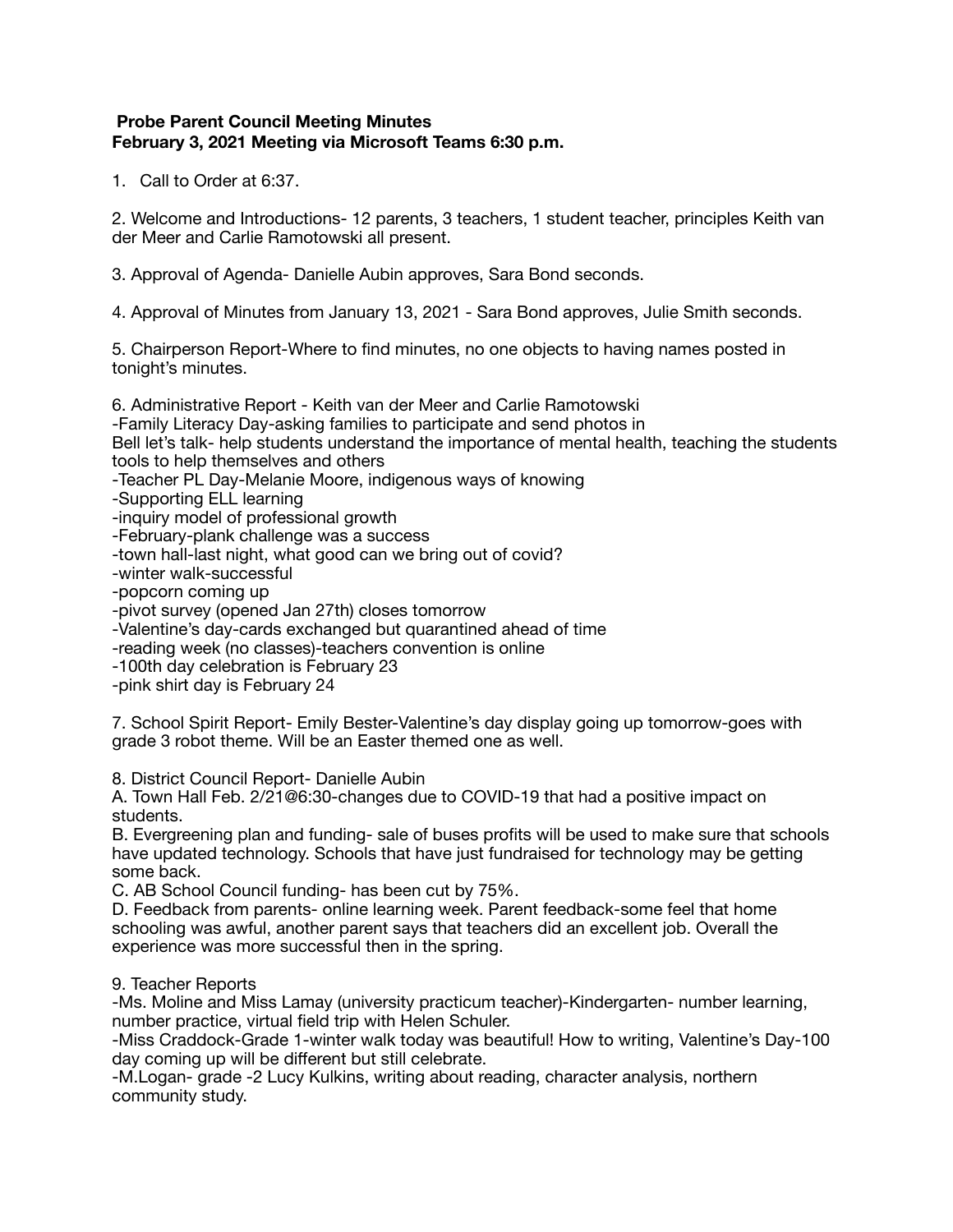Grade 4-realistic fiction stories Grade 5- doing experiments. Online students are setting up buddies so they can interact online together.

10. Old Business- no old business

11. New Business- no new Business

12. Adjourned at 7:16

## **Probe Parent Council Society Minutes February 3, 2021**

1. Call to Order 7:16

2. Approval of Agenda-Danielle Aubin approves, Emily Bester seconds.

3. Approval of Minutes from January 13,2021- Emily Bester approves, Jen Norsworthy seconds.

4. Treasurer Report - Shelly Shaw could not attend- Only changes is a popcorn order.

 The last year there was a bingo, March 2019, there is money left over \$1,837.05, discussed potentially dividing it between the grade 4s and 5s this year as they have missed out on their bingos.

5. Playground Fundraising/Grants- Stacy Burton- spoke with Brandon from BDI Play Designs that does quoting

-Parents can volunteer their time as a contractor to help lower cost.

-Lafarge may be able to sponsor concrete pour to save money.

-Wood chips takes about 2 years to compact nicely. The wind in Lethbridge makes this difficult. The wood chips mentioned are what we currently have that the city put in when the rubber tiles were removed.

-Playground equipment...turntable, rock wall, 5 or 6 other equipment pieces in one. With volunteer help would be approx \$60,000. Without volunteers \$70,000.

-Rubber-surfacing \$159,000. Can add the equipment and stick with the wood chips for now. Stacy going to meet with Brandon at the school playground to discuss equipment in more detail. Principle Keith van der Meer will also attend meeting.

-Stacy is applying for grants ranging from \$25,000-125,000.00.

-Discussion about fundraising for the equipment pieces first and then focus on the rubber surfacing.

A. Spring Danceathon- all money raised will go to playground. Partnering with a DJ company out of Calgary that does virtual dances. Kids will dance within their cohorts. Maybe use bingo prizes from last year as incentives. Email Courtney with ideas.

 6. Hot Lunch Report- Emily Bester- no hot lunch for February but one for every month after. Will be up on school cash online very soon.

7. Kernel Popcorn Fundraiser - Lisa Meyers and Courtney Edmonds- February and March are up on school cash online, April and May will be up shortly.

8. Grade 4 Family Bingo - No Bingo at this time- bingo prizes.